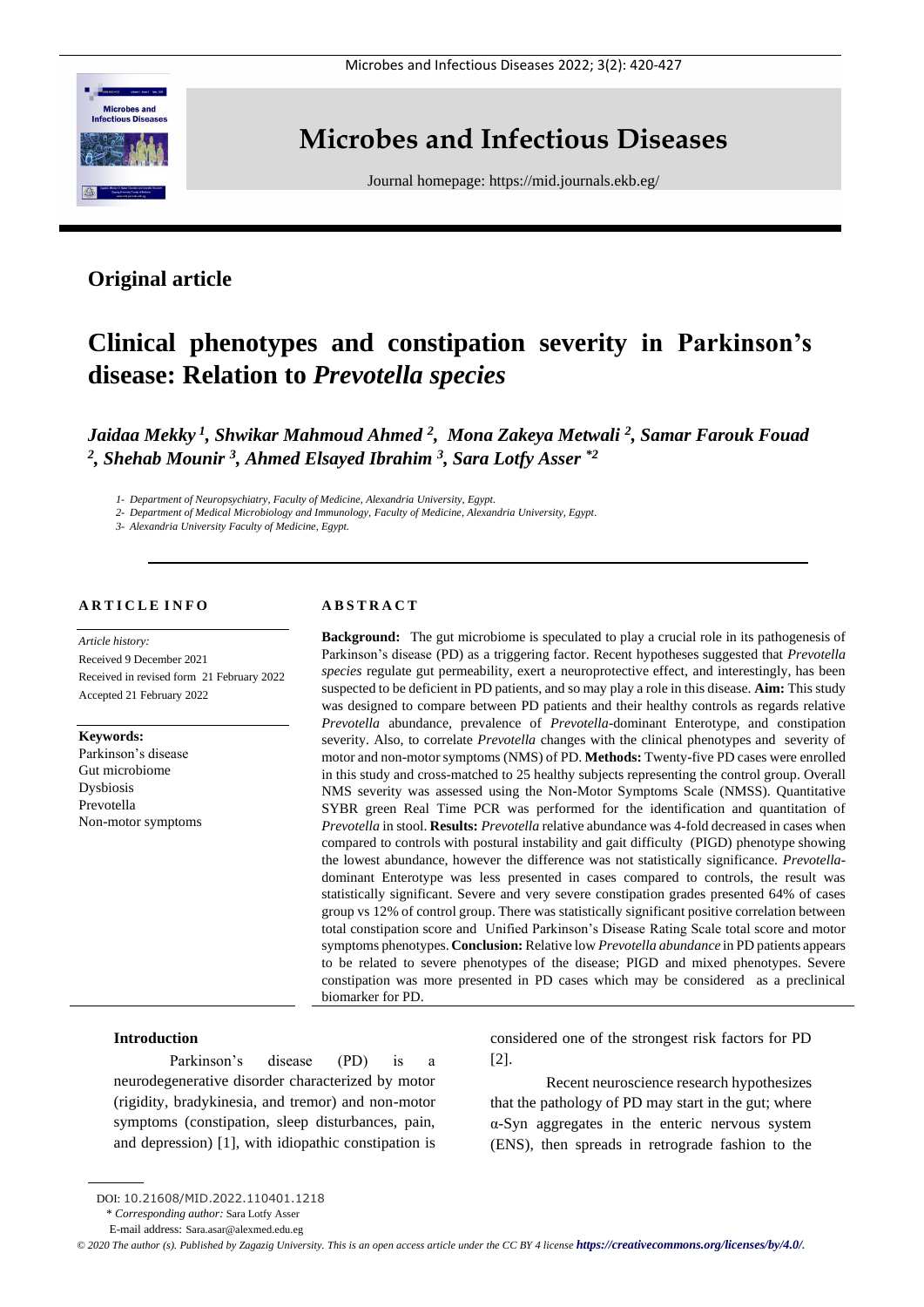central nervous system (CNS) along the vagus nerve [3]. Lewy bodies and  $\alpha$  -synuclein, the neuropathological hallmarks of PD, were found to appear in the gut before they appear in the brain [4].

With regards to PD, gut dysbiosis might have a role in disease pathogenesis through interactions of the gut-brain axis, where bacterial metabolites increase gut permeability allowing for lipopolysaccharides and short chain fatty acids (SCFAs) to leak, stimulating the production of proinflammatory cytokines which can cause neuroinflammation upon crossing the blood-brain barrier [5]. This might promote  $\alpha$ -Syn misfolding and subsequentially neuronal degeneration which manifests as exacerbations of PD symptoms [6].

Of particular interest in the gut microbiome is the family *Prevotellaceae*, the genus *Prevotella.*  A decrease in the *Prevotella* populations of PD patients compared to controls has been suggested [7]. *Prevotella* participates in mucin synthesis which maintains gut permeability, alongside production of neuroprotective SCFAs which may exert a protective effect on dopaminergic neurons against degeneration [5].

*Prevotella* are also found to to be involved in protection of dopaminergic neurons through secretion of a gaseous gut neurotransmitter hydrogen sulfide. Decreased levels of *Prevotella* are found to be associated with lower levels of uric acid which is known to have a protective effect against PD. Lower levels of *Prevotella* in PD patients were also associated with decreased levels of ghrelin, which is a gut hormone known to regulate nigrostriatal dopamine function and is speculated to limit PD associated neurodegeneration. Given the dimension of the problem and its pathophysiologic and prognostic impact for PD, gut dysbiosis remains an issue that has to be clarified and better characterized [5-7].

This study aimed to correlate between prevalence of *Prevotella* and *Prevotella-*dominant Enterotype between PD patients and healthy controls. Also, to correlate between *Prevotella* abundance with PD clinical phenotypes and severity of its motor and non-motor symptoms.

#### **Patients and Methods**

This cross-sectional study included twenty-five PD cases, who presented to the movement disorder Clinic of Neurology Department of Alexandria University Hospital, were enrolled as well as a cross matching control group of 25 healthy

subjects of similar age and sex. Patients were enrolled over a period of six months starting March till August 2020. An approval was obtained from Alexandria Faculty of Medicine Ethics Committee. After receiving informed consent from the cases, a clinical history & examination for each case and stool sample were obtained. Patients' inclusion criteria were; age older than 50 years, no previous intake of any type of probiotics, antibiotic or antifungal medications within the last month, clinical evaluation of PD cases was performed by neurologist to confirm PD diagnosis. As for the control group, included healthy participants without any signs of PD or potential premotor symptoms. As for the exclusion criteria; patients with severe renal or liver impairment, inflammatory bowel disease or irritable bowel syndrome, patients with other neurological disorders, or history of recent antibiotic use.

Parkinsonian symptoms were measured using the Unified Parkinson's Disease Rating Scale (UPDRS) [8]. The PD were clinically classified into 3 phenotypes; tremor dominant (TD), postural instability and gait difficulty (PIGD), and mixed phenotypes (MX) as described by **Chaudhuri et al.** [9].

The degree of constipation was quantified in more detail using the Wexner constipation score (Cleveland Clinic Constipation Scoring System) [7]. The questionnaire includes different variables: frequency of bowel movement, difficulty, completeness, abdominal pain, time, type of assistance for defecation, failure, and history (duration of constipation). A scoring ranges from 0 (normal) to 4 (severe condition) is derived. Finally, constipation is graduated as mild (score 1–5), moderate (6–10), severe (11–15), and very severe  $(15-20)$  [7].

#### **Detection of** *Prevotella***:**

1-Stool specimens were collected and within the same day delivered to Alexandria University Main Microbiology laboratory frozen, where aliquots of each specimen were frozen at −80 °C until DNA extraction in the same week.

2-DNA was extracted from 180-220 mg stool samples using QIAamp® Fast DNA Stool Mini Kit. DNA extracts were stored at -80°C until PCR testing. Two µl of DNA extract was used in the PCR reaction.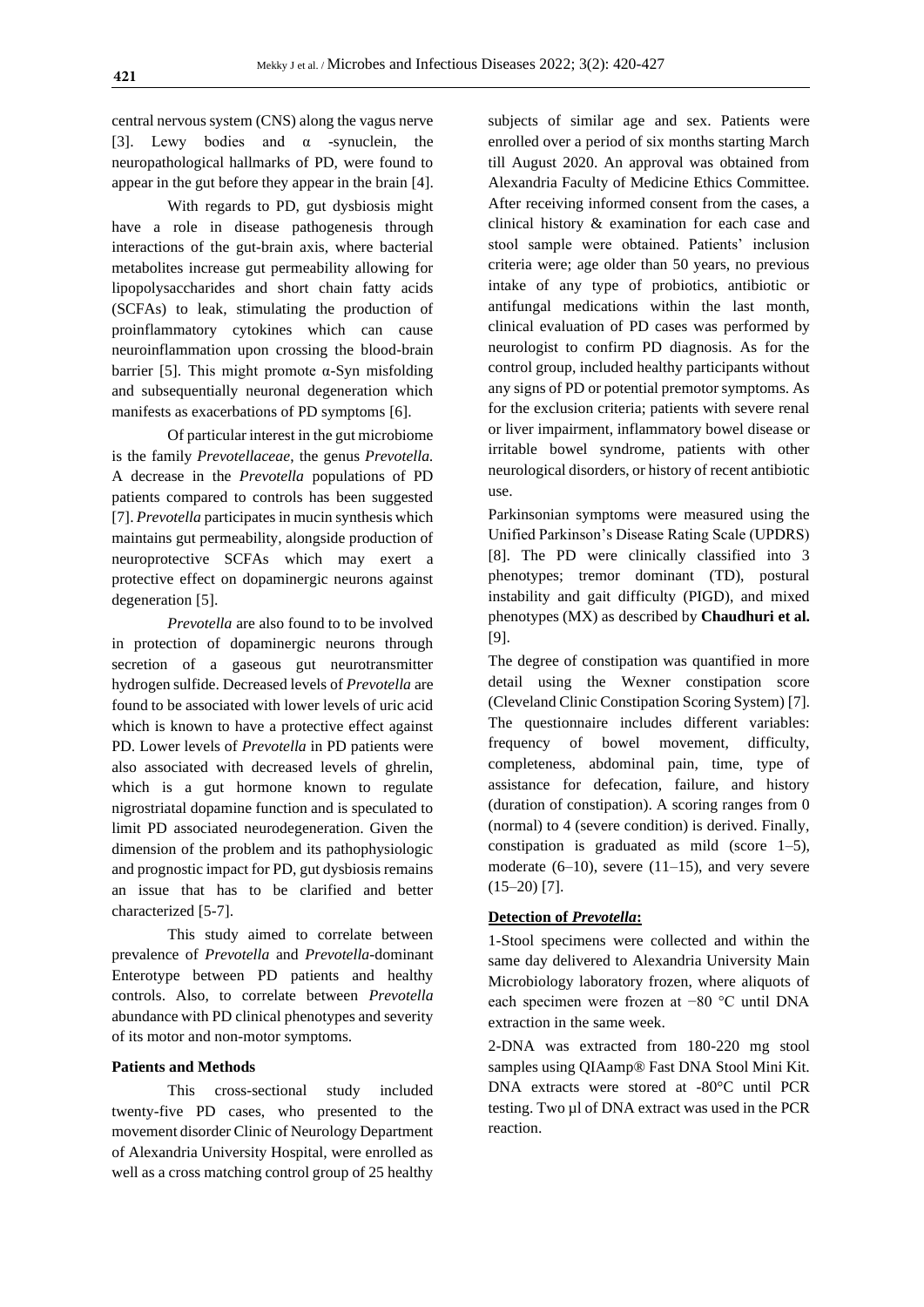#### 3-SYBR green real-time PCR:

Oligonucleotide primers targeted the 16S rRNA gene sequences of *Bacteroides*, *Prevotella* and *Ruminococcus* were used [10]. Primers were also used to amplify a conserved 16S rDNA sequence present in all bacteria, the amplification of which served as the denominator against which the amplification of the other bacteria was compared **(Table 1)** [11]. Primers were commercially obtained. The enterotype of all participants was determined according to the dominant type present of the three bacteria: *Bacteroides* (Enterotype 1), *Prevotella* (Enterotype 2) or *Ruminococcus* (Enterotype 3) [10].

Amplification was performed in a light cycler (Rotor Gene Q, Qiagen) using a SensiFAST TM SYBR No-ROX PCR kit (Bioline Co) [12]. Results were expressed relative to the total bacterial DNA within the stool sample by the RQ software (Qiagen) [12].

Data were analyzed using The Statistical Package for Social Sciences SPSS, Version 23 [13].

### **Results**

#### **I. Demographic data**

Among the PD patients, 18 (72%) were males and 7 (28%) were females with female to male ratio of 2.6:1. Their mean age  $\pm$  SD was 63.16 $\pm$  7.6 years, and their age ranged from 55 to 80 years. There was no statistical significance difference between cases and control groups as regards age, sex, or body mass index (BMI).

### **II. Correlation between PD clinical phenotypes and Constipation**

The clinical phenotypes were 17 (68%) tremor dominant (TD), 5 (20%) postural instability and gait difficulty (PIGD), and 3 (12%) mixed phenotypes (MX) **(Table 2)**. According to Wexner Score 6 (24%), 3 (12%), 10 (40%) and 6 (24%) of PD cases had mild, moderate, severe, and very severe constipation respectively. For the control cases 15 (60%), 7 (28%), 2 (8%) and 1 (4%) of PD cases had mild, moderate, severe, and very severe constipation respectively. There was statistically significant difference between the two groups as regards total constipation score (*p*<0.0001).

There was statistically significant positive correlation between total constipation score and unified PD rating scale (UPDRS). Also, there was a statistically significant positive correlation between total constipation score and PD clinical motor symptoms phenotypes where it was significant with

both tremor dominant and postural instability and gait difficulty clinical phenotypes **(Table 2)**.

# **III. Comparison between the studied groups and Enterotypes**

Enterotype 1 is the most common enterotype detected in PD cases. Eighteen (72%) of the 25 PD patients had predominant Enterotype 1, 7 (28%) were assigned to Enterotype 2 and none to Enterotype 3. On the other hand, only 7 (28%) of the 25 control cases were assigned to Enterotype 1, 13 (52%) were Enterotype 2 and 5 (20%) were Enterotype 3. Statistically significant difference was detected between the 2 groups regarding the enterotype distribution. (*p* value=0.001) **(Table 3)** .

# **IV. Comparison of** *Prevotella* **in the studied groups and in PD clinical phenotypes**

**Table 4** and **Figure1** show that patients with PD show a decrease in *Prevotella* relative abundance (2.26E-02) in comparison to control group (8.09E-02) showing that patients with PD have decreased level of *Prevotella* in their stool samples and gut microbiome relative to samples from healthy controls. However, this difference was not statistically significant ( $p=0.138$ ).

When subgrouping patients with tremor, PIGD, and mixed predominant phenotypes and comparing them with the control subjects, all the phenotypes showed lower *Prevotella* relative abundance than the control group with PIGD phenotype showing the lowest. However, there was no statistically significant difference between the three phenotypes and the control  $(p$ -value= 0.295). Moreover, there was no statistically significant difference between the three phenotypes **(Table 5, Figure 2).**

There was no significant correlation of Wexner Constipation Score with *Prevotella* relative abundance. *Prevotella* relative abundance was 4 fold decreased in cases when compared to controls, however it failed to reach statistical significance, *Prevotella*-dominant enterotype was less presented in cases compared to controls, the result was statistically significant (*p*=0.001). There was highly statistically significant difference between two groups as regards total constipation score, median (Min-Max) in cases group was 13 (2-18) Vs 4 (0-16) with ( $p$  value = 0.0001). Also, severe and very severe constipation grades presented 64% of cases group versus 12% of control group, the result was statistically significant ( $p$  value = 0.0001).

When studying the correlation between *Prevotella* relative abundance and the disease duration and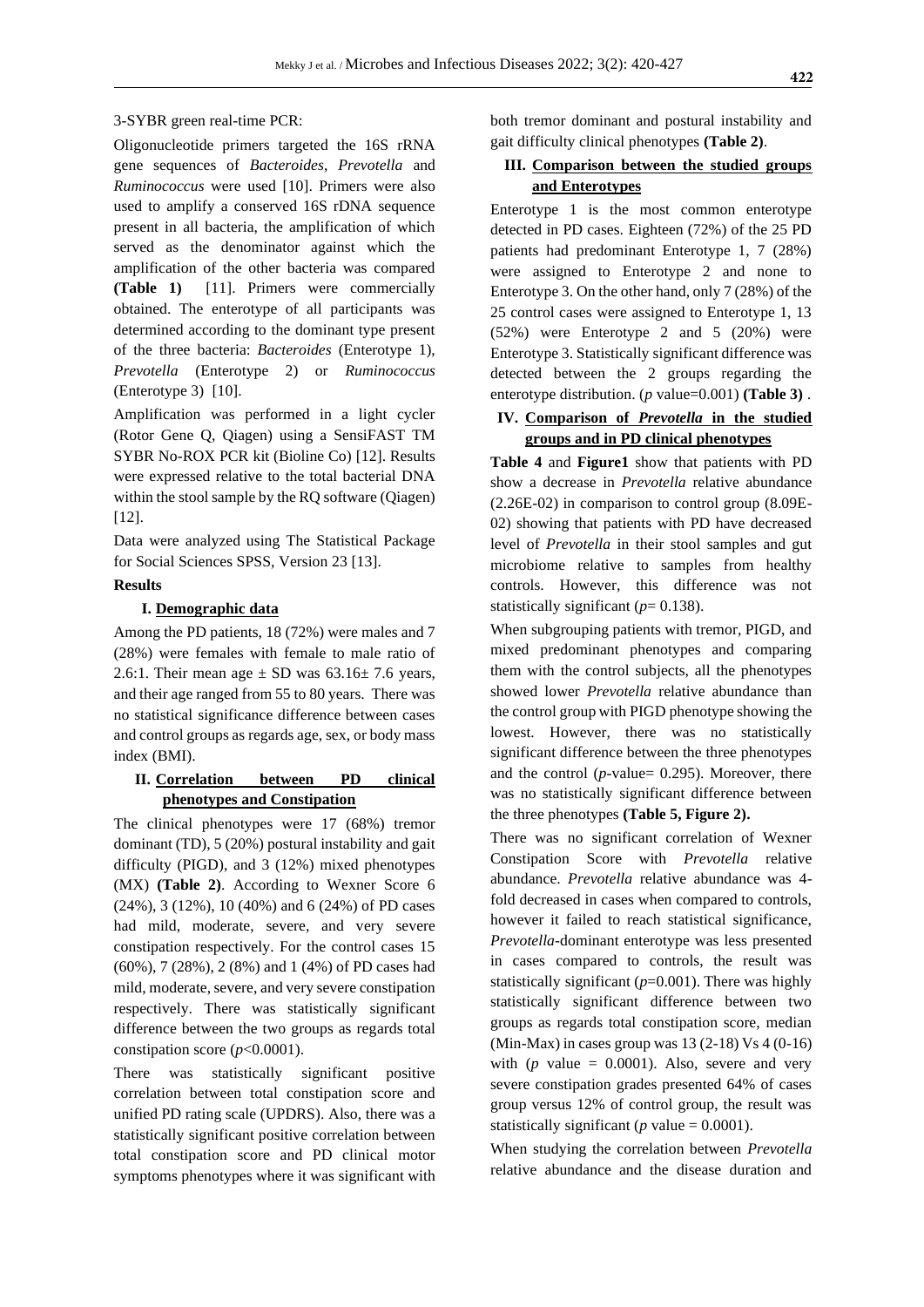severity, no statistically significant correlation was detected except for; significant positive correlation between the age of PD cases and *Prevotella* relative abundance (r=0.402, *p*=0.047) **(Figure 3)**.

| <b>Bacteria</b>                  | <b>Primer Name</b> | Primer Sequence (5'-3')          |
|----------------------------------|--------------------|----------------------------------|
| Total bacteria                   | UnivF              | <b>TCCTACGGGAGGCAGCAGT</b>       |
|                                  | UnivR              | GGACTACCAGGGTATCTATCCTGTT        |
| <i>Bacteroides</i>               | B3F                | CGATGGATAGGGGTTCTGAGAGGA         |
|                                  | B3R                | <b>GCTGGCACGGAGTTAGCCGA</b>      |
| Prevotella                       | PrevF              | CACCAAGGCGACGATCA                |
|                                  | PrevR              | GGATAACGCCYGGACCT                |
| Rflbr730F<br><i>Ruminococcus</i> |                    | GGCGGCYTRCTGGGCTTT               |
|                                  | Clep866mR          | <b>CCAGGTGGATWACTTATTGTGTTAA</b> |

 **Table 1.** Primer sequences and different bacteria types.

 **Table 2.** PD phenotypes and Wexner Constipation Score.

| <b>Total</b>          |                              | <b>Phenotype</b>                                          |                                                                            |                         | $\boldsymbol{p}$ |
|-----------------------|------------------------------|-----------------------------------------------------------|----------------------------------------------------------------------------|-------------------------|------------------|
| Constipation<br>score | <b>Control</b><br>$(n = 25)$ | <b>Tremors</b><br><b>Dominant</b><br>(TD)<br>(n)<br>$=17$ | Gait<br><b>Postural Instability</b><br><b>Difficulty (PIGD)</b><br>$(n=5)$ | <b>Mixed</b><br>$(n=3)$ |                  |
|                       |                              |                                                           |                                                                            |                         | $0.001*$         |
| $Min. - Max.$         | $0 - 16$                     | $2 - 18$                                                  | $13 - 17$                                                                  | $13 - 16$               |                  |
| Median                | $\boldsymbol{4}$             | 10                                                        | 13                                                                         | 14                      |                  |
| <b>P</b> control      |                              | $0.008*$                                                  | $0.048*$                                                                   | 0.06                    |                  |
| Sig. bet.             |                              | $p_1=0.8$ , $p_2=1$ , $p_3=1$ , $p_2=4.34$ , $p_4=0.114$  |                                                                            |                         |                  |

 $p_1$ *: p* value for association between **Tremors** and **PIGD** 

 *p2: p* value for association between **Tremors** and **Mixed**

 *p3: p* value for association between **PIGD** and **Mixed**

*P4*; between cases phenotypes

 **Table 3.** Comparison between the two study groups according to the Enterotypes.

| <b>Enterotypes</b>             | PD        | <b>Control</b> |
|--------------------------------|-----------|----------------|
| <b>Enterotype 1</b>            | 18 (72%)  | 7(28%)         |
| <b>Enterotype 2</b>            | 7(28%)    | 13(52%)        |
| <b>Enterotype 3</b>            | $0(0\%)$  | 5(20%)         |
| <b>Total</b>                   | 25 (100%) | 25(100%)       |
| $\overline{MC}$ <b>P</b> value | $0.001*$  |                |

|  | Table 4. Prevotella in PD and control groups. |  |  |  |
|--|-----------------------------------------------|--|--|--|
|--|-----------------------------------------------|--|--|--|

| Prevotella     | Control    | <b>PD</b> Cases |
|----------------|------------|-----------------|
| <b>Mean</b>    | 1.75E-01   | 1.79E-01        |
| Min            | $1.11E-03$ | 4.33E-06        |
| <b>Max</b>     | 6.91E-01   | 7.61E-01        |
| <b>Median</b>  | 8.09E-02   | $2.26E-02$      |
| <b>p</b> value | 0.138      |                 |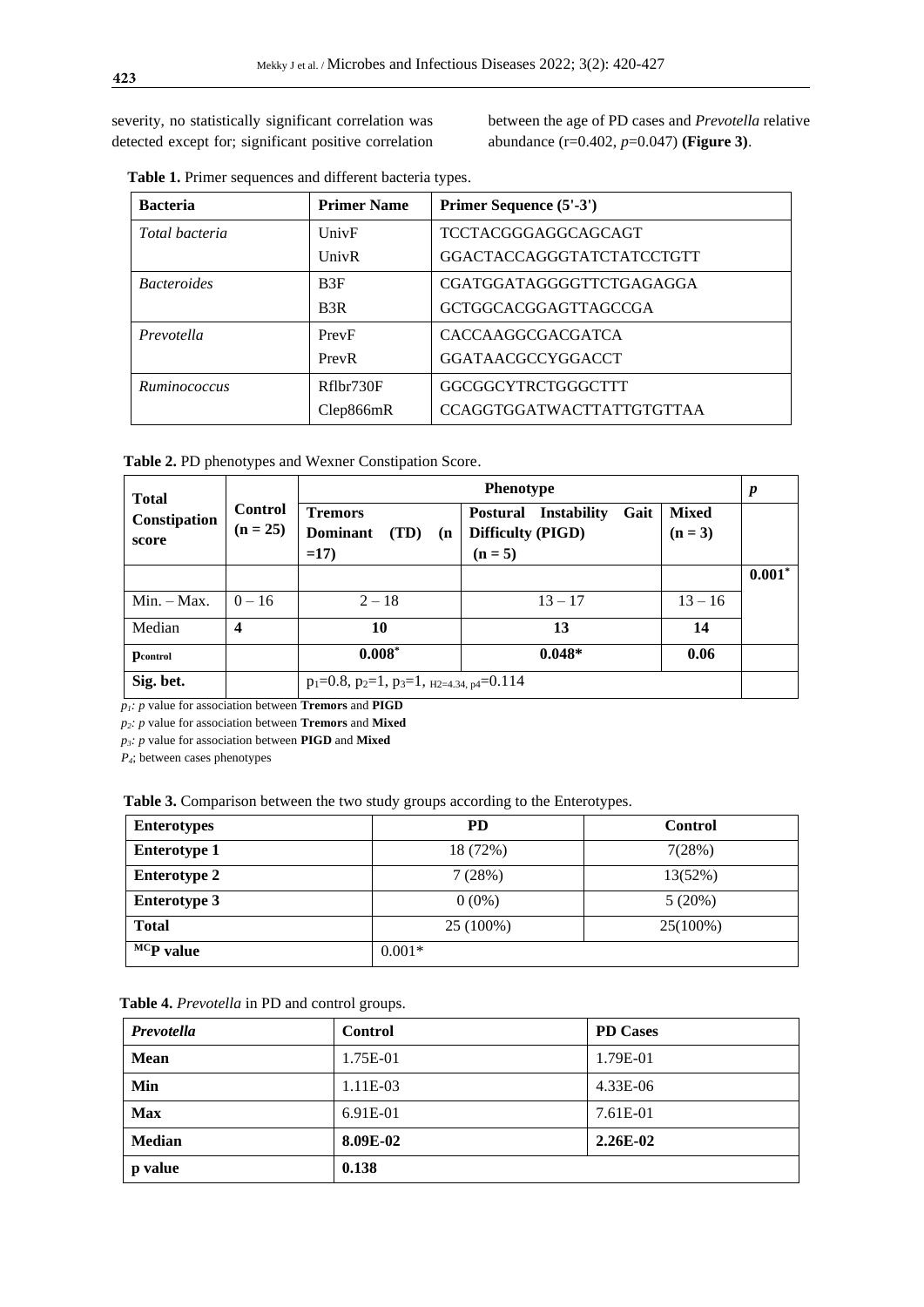| <b>Prevotella</b> | <b>Control</b>  | <b>Tremors</b><br>Dominant<br>(TD)<br>$(n=17)$ | <b>Postural Instability</b><br><b>Gait Difficulty</b><br>(PIGD)<br>$(n=5)$ | <b>Mixed</b><br>$(n=3)$ | p     |
|-------------------|-----------------|------------------------------------------------|----------------------------------------------------------------------------|-------------------------|-------|
| $Min. - Max.$     | $1.11E-03-$     | $2.98E-0.5-$                                   | $4.33E-06-7.61E-01$                                                        | 3.77E-03-2.26E-02       | 0.295 |
|                   | 6.91E-01        | $6.26E-01$                                     |                                                                            |                         |       |
| Mean $\pm$ SD.    | $1.75E-$        | $2.14E -$                                      | $1.60E - 01 + 3.36E - 01$                                                  | $1.30E-02+9.42E-03$     |       |
|                   | $01\pm2.03E-01$ | $01+2.52E-01$                                  |                                                                            |                         |       |
| <b>Median</b>     | 8.09E-02        | 3.01E-02                                       | $1.42E-03$                                                                 | 1.27E-02                |       |
| <b>D</b> control  |                 | 0.5                                            | 0.11                                                                       | 0.09                    |       |

**Table 5.** *Prevotella* in PD phenotypes and control group.

**Figure 1.** *Prevotella* in PD and control groups.



 **Figure 2***. Prevotella* in PD phenotypes and control group .





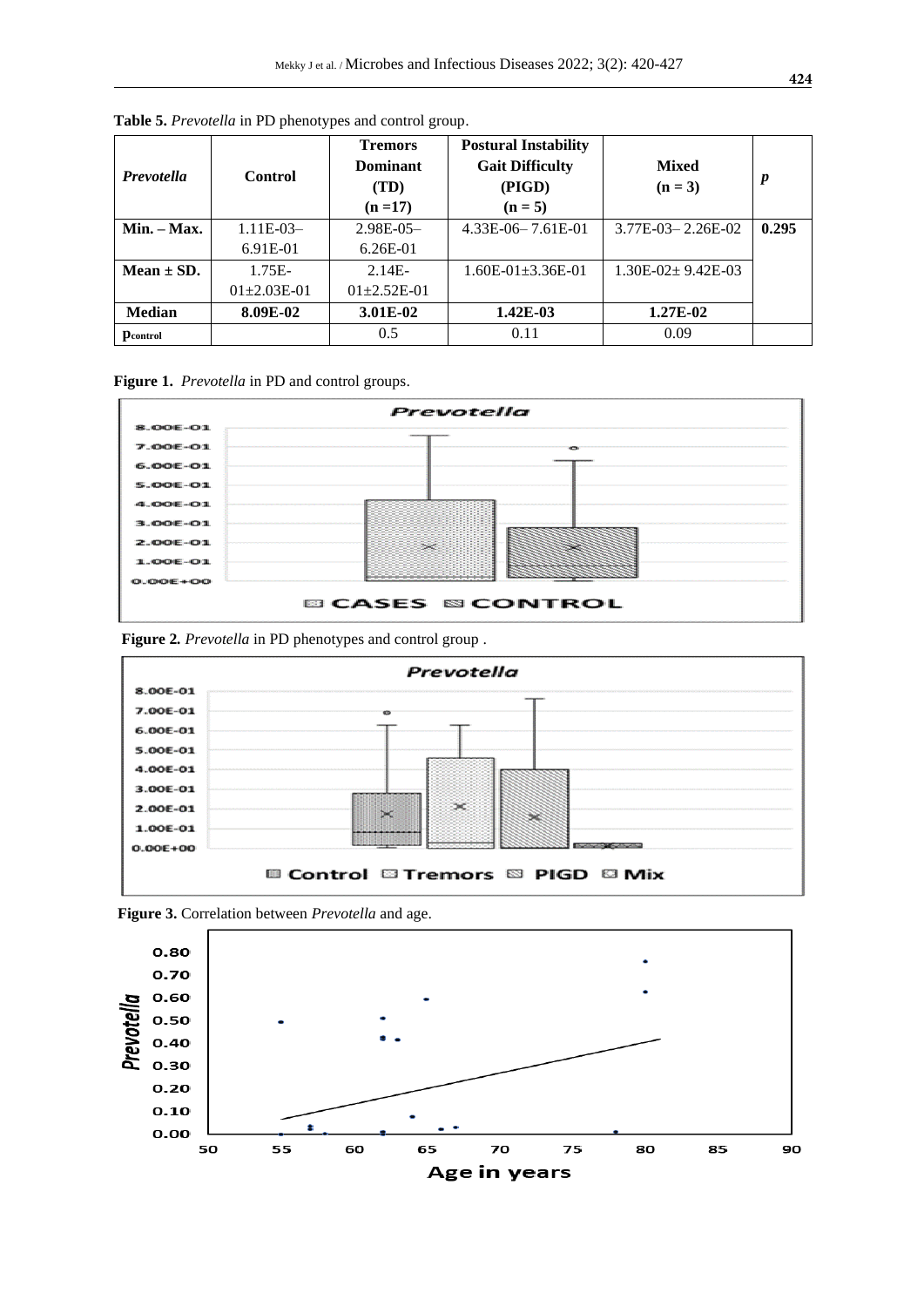#### **Discussion**

Many studies illustrated significant difference between PD patients and their healthy controls regarding gut microbiome composition. Decreased abundance of *Prevotella* was one of the most prominent overlaps between the results of these studies [14,15].

According to the results of the current study, relative abundance of *Prevotella* was 4-fold reduced in PD patients compared to controls, but it was statistically nonsignificant. This is in accordance with some previous studies like those done by **Scheperjans et al.** 2015 [16], **Keshavarzian et al.** (2015) in United States of America [12], **Hasegawa et al.** (2015) in Japan [17], **Unger et al.** (2016) in Germany [14] and **Li et al.** (2017) in China [18], who have demonstrated a non-significant decrease of *Prevotella* in PD patients.

On the other hand, **Hill-Burn et al.** [19] as well as **Barichella et al.** [20] failed to find association between *Prevotella* and Parkinson's disease in the 2 large studies performed in USA 2017 and Italy 2018 respectively. This difference may, in part, be attributed to dissimilarity in race, sample size, methods used in analysis, confounding factors and dietary habits among these study groups.

In their study **Keshavarzian et al.***,* tested both colonic mucosal biopsies and fecal samples for microbiota composition, mucosal biopsies demonstrated also reduced *Prevotella* abundance which failed to reach statistical significance [12].

Diet is one of the most prominent factors that can influence gut microbiome composition, one of the major limitations in Scheperjans *et al* study is missing information about the dietary habits of the study participants [16]. In the current study, dietary patterns of the study participants were assessed using a food frequency questionnaire which demonstrated no marked differences between the two study groups.

In the current study Wexner Constipation Scoring System was used to quantify constipation severity in both groups, there was highly statistically significant difference between 2 groups as regards total constipation score.

There was statistically significant positive correlation between total constipation score and both; motor symptoms and UPDRS total score. **Frazzitta G et al.** [21] demonstrated the same results. The current study confirms higher prevalence of constipation especially severe and very severe grades among PD patients, and association between constipation and severity of PD symptoms. These results support the concept of considering people with severe constipation may have a relatively high risk of developing PD and thus constipation can be used as a preclinical biomarker for PD.

In most PD gut microbiome studies, constipation is a potential confounder. In the current study there was no significant correlation between constipation and relative *Prevotella* abundance in study samples. Many studies demonstrated the same results [7,21] this suggests that in our subject cohort, constipation had little effect on *Prevotella* relative abundance.

Disease duration is also a potential confounder in PD gut microbiome studies, in the current study there was no relation between relative *Prevotella* abundance and disease duration, this was consistent with many recent studies [11,14]. Only Minato et al demonstrated significant reduction in *Prevotella* abundance between the start of the study and after 2 years of follow up, so disease duration can explain part of the discrepancies in results between PD microbiome studies [22].

In the current study, when contrasting PD motor phenotypes, PIGD subtype (which is associated with faster deterioration of motor and cognitive functions, worse  $\alpha$ -Syn pathology in ENS, more resistant to treatment, and has worse prognosis) had lower *Prevotella* relative abundance than TD subtype, however it did not reach statistical significance. Our results were consistent with **Scheperjans et al.** [16] and **Aho et al.** [23] In their study illustrated significant association between *Prevotella* abundance and UPDRS-III total score, however these results did not match our study results. It was suggested that their results were biased by effect of medications as this association disappeared after eliminating the effect of this confounder. In the current study all patients were on the same group of dopaminergic medications.

**Heintz-Buschart et al.** [24] in their study provided an important piece of evidence, where *Prevotella* abundance was decreased in idiopathic rapid eye movement sleep disorder which predates PD in most cases, which supports the hypothesis that in the early stages of PD this family and its genus *Prevotella* change in PD prodromal stages. It also suggests that *Prevotella* reduction may contribute to triggering PD pathology and hence can be viewed as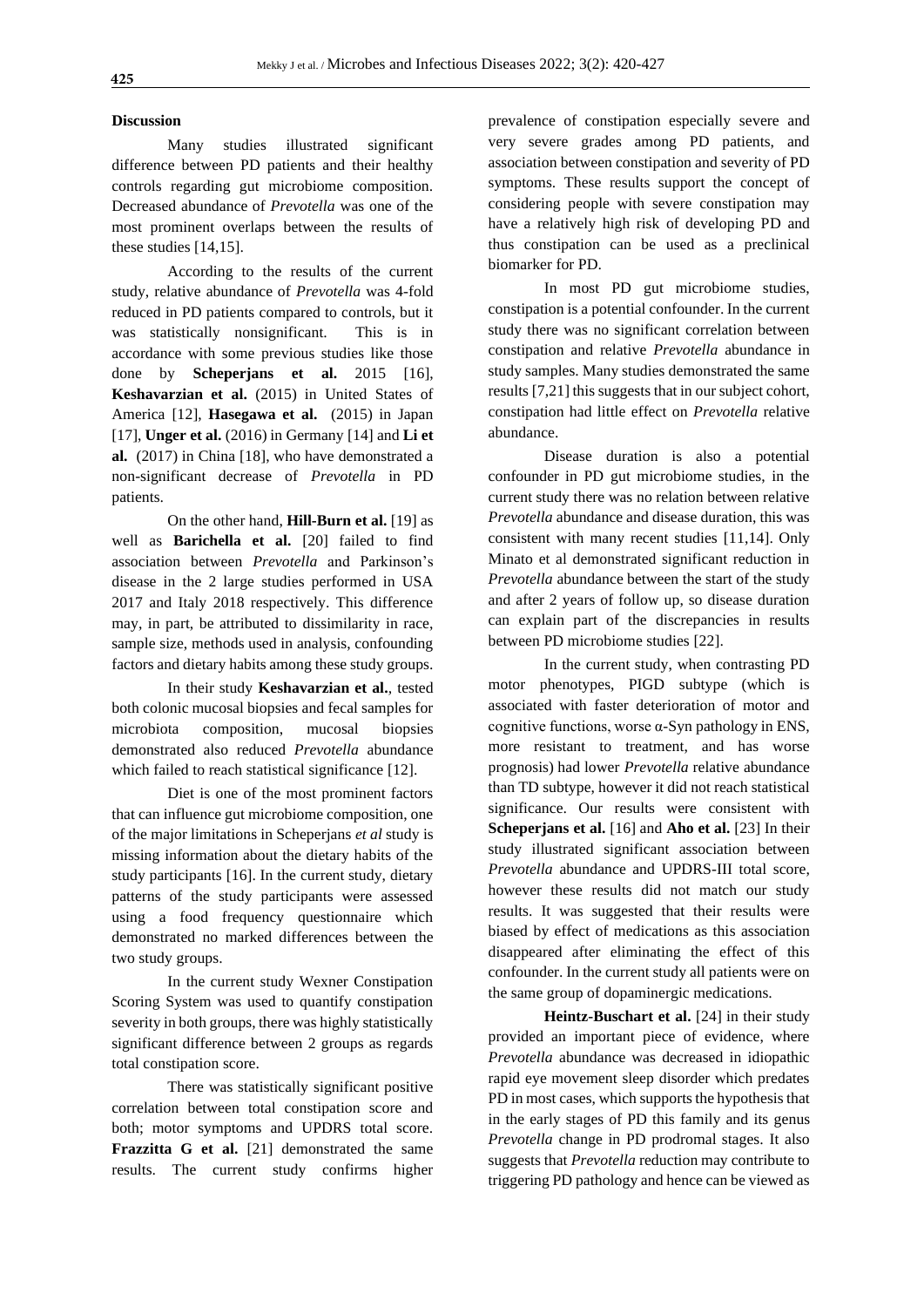a potential biomarker for PD diagnosis and a possible disease modifying treatment [24].

Finally, although considered sensitive, decreased *Prevotella* abundance alone is not specific for PD. Also, the case control study design cannot rule out the possibility that PD itself could be the reason behind gut microbiome composition changes instead of vice versa, however gut microbiome studies represent huge advancement in our understanding of PD pathology and a promising research area for new treatment modalities.

#### **Conclusion**

Parkinson's disease is the second most common neurodegenerative disorder following Alzheimer's disease. Preclinical PD is the stage preceding the onset of the typical motor symptoms and may last many years making it an excellent research target to seek biomarkers that can help in early disease diagnosis and investigate new disease modifying treatments. Many preclinical biomarkers have been suggested, gut microbiome composition changes have evolved as a recent research area to investigate possible pathologic mechanisms, biomarkers, and treatment modalities. Results of this study showed that *Prevotella* relative abundance was 4-fold decreased in cases when compared to controls, however it failed to reach statistical significance. *Prevotella*-dominant enterotype was less presented in cases compared to controls, the result was statistically significant denoting a correlation between low *Prevotella* level in gut microbiome of PD patients. There was highly statistically significant difference between PD clinical phenotypes as regards total constipation score, showing that it may be a promising tool for predicting and modulating the disease.

#### **Funding**

This research did not receive any grant from the public, commercial,or not- for-profit sector funding agencies**.**

### **Conflict of interest**

The authors declare no conflict of interest**.**

### **References**

1-**Adler CH, Beach TG.** Neuropathological basis of nonmotor manifestations of Parkinson's disease. Mov Disord 2016; 31:1114–1119.

- 2-**Frazzitta G, Ferrazzoli D, Folini A, Palamara G, Maestri R.** Severe constipation in Parkinson's disease and in parkinsonisms: prevalence and affecting factors. Frontiers in Neurology 2019;10:621.
- 3-**Braak H, Del Tredici K, Rüb U, De Vos RA, Steur EN, Braak E.** Staging of brain pathology related to sporadic Parkinson's disease. Neurobiol Aging 2003; 24(2): 197-211.
- 4-**Holmqvist S, Chutna O, Bousset L, Aldrin-Kirk P, Li W, Björklund T, et al.** Direct evidence of Parkinson pathology spread from the gastrointestinal tract to the brain in rats. Acta Neuropathol 2014; 128: 805–820.
- 5-**Cakmak YO.** Provotella-derived hydrogen sulfide, constipation, and neuroprotection in Parkinson's disease. Mov Disord 2015 ;30(8):1151.
- 6-**Ghaisas S, Maher J, Kanthasamy A.** Gut microbiome in health and disease: Linking the microbiome-gut-brain axis and environmental factors in the pathogenesis of systemic and neurodegenerative diseases. Pharmacol Ther 2016; 158:52-62.
- 7-**Ohkusa T, Koido S, Nishikawa Y, Sato N.** Gut Microbiota and Chronic Constipation: A Review and Update. Front Med (Lausanne) 2019; 6:19.
- 8-**Goetz CG, Poewe W, Rascol O, Sampaio C, Stebbins GT, Counsell C, et al.** Movement disorder society task force report on the Hoehn and Yahr staging scale: status and recommendations. Mov Disord 2004; 19: 1020- 8.
- 9-**Chaudhuri KR, Martinez‐Martin P, Brown RG, Sethi K, Stocchi F, Odin P, et al.** The metric properties of a novel non-motor symptoms scale for Parkinson's disease: results from an international pilot study. Mov Disord 2007; 22: 1901-11.